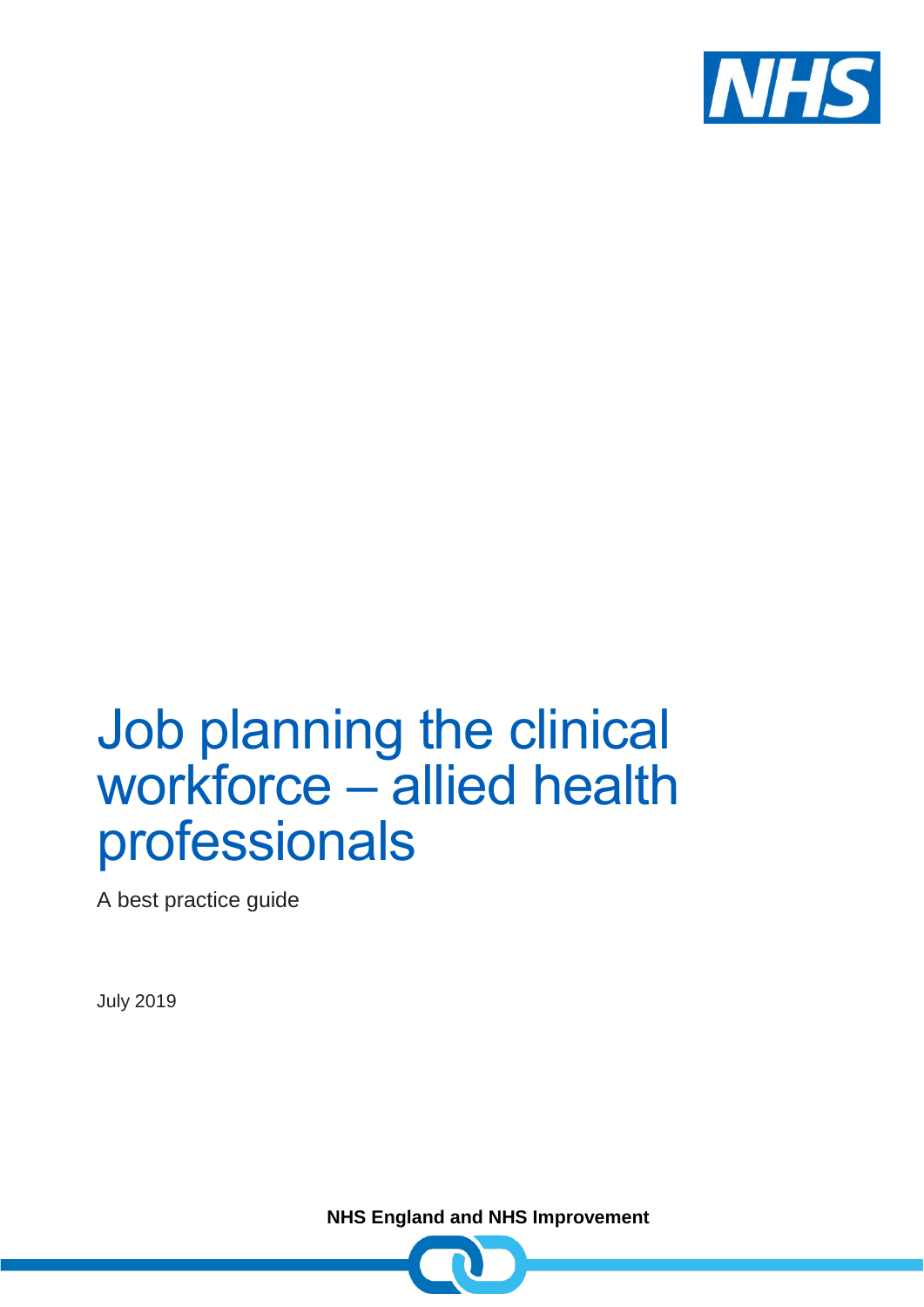The NHS Long Term Plan says that when organisations work together they provide better care for the public. That is why on 1 April 2019 NHS Improvement and NHS England united as one – our aim, to provide leadership and support to the wider NHS. Nationally, regionally and locally, we champion frontline staff who provide a world-class service and constantly work to improve the care given to the people of England.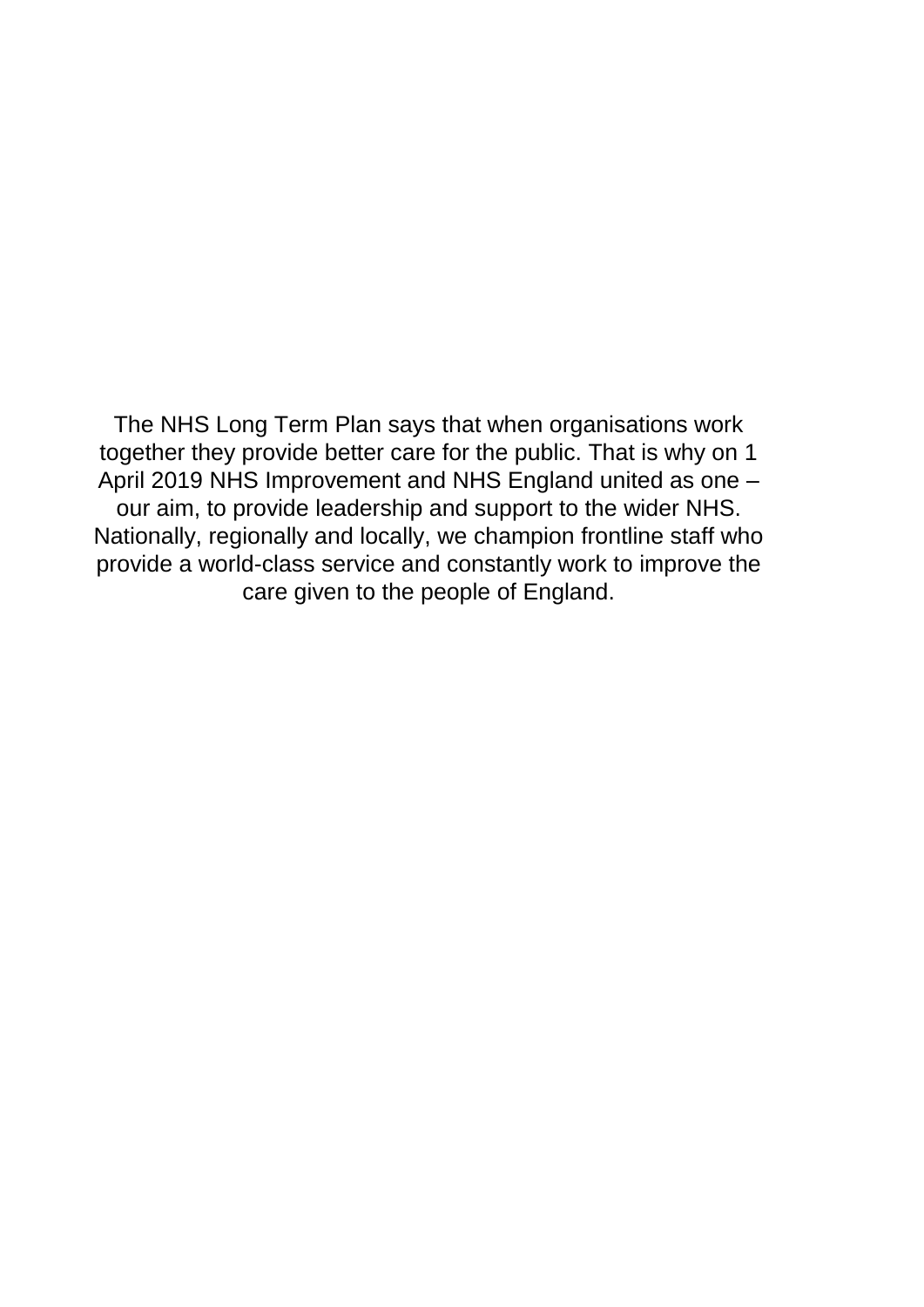### **Contents**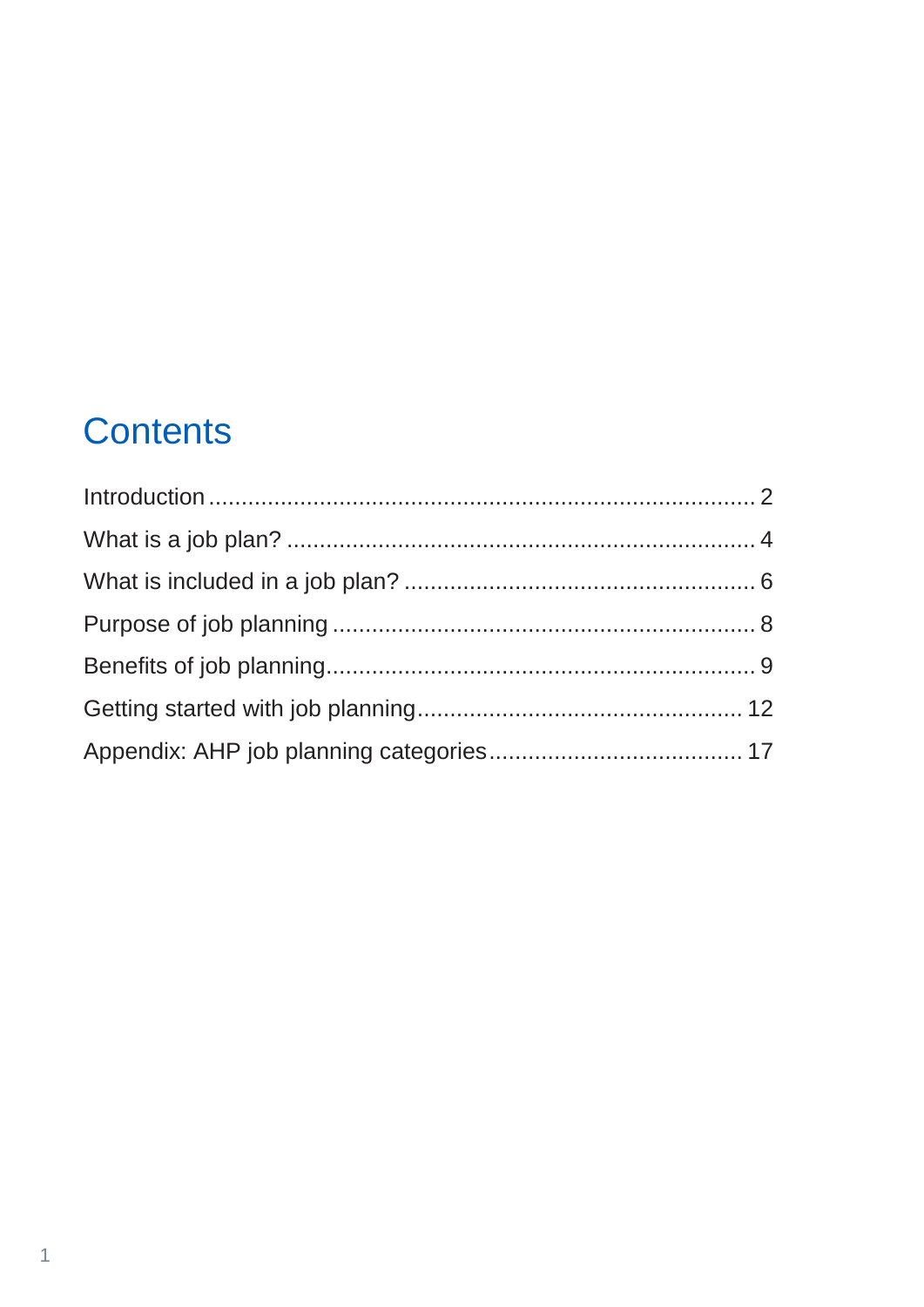# <span id="page-3-0"></span>Introduction

This guide provides detail on job planning specifically for allied health professionals (AHPs). It supplements national workforce guidance published by NHS England and NHS Improvement on e-job planning and levels of attainment, and it replaces *AHP job planning: a best practice guide* published by NHS Improvement in 2017.

Job planning is recognised as an important means of linking best use of resources with quality outcomes for patients and as a useful element in service redesign. However, the way in which provider trusts deploy their AHPs varies significantly. This makes it challenging to match AHP resources to trusts' overall activity plans.

By documenting professional activity in job plans, NHS providers can better understand their workforce capacity and match it to patients' needs. When this is combined with e-rostering software, providers can effectively plan and deploy their workforce to achieve the productivity gains described in Lord Carter's reports<sup>1, 2</sup> and meet the National Quality Board's expectations on safe, sustainable and productive staffing. $3$ 

The [NHS Long Term Plan](https://www.longtermplan.nhs.uk/publication/nhs-long-term-plan/)<sup>4</sup> made the commitment that "by 2021, NHS Improvement will support NHS trusts and foundation trusts to deploy electronic rosters or e-job plans". To help with this, we have published national levels of attainment and meaningful use standards,<sup>5</sup> outlining best practice for using e-job planning software.

It is important to recognise that digitising job plans by using software will enable transparency and efficiency. However, time allocations and the content of an individual's job plan can be agreed before software is in place. We therefore recommend you use the levels of attainment to measure your progress towards

<sup>3</sup> www.england.nhs.uk/publication/national-quality-board-guidance-on-safe-staffing/

<sup>1</sup> [www.gov.uk/government/publications/productivity-in-nhs-hospitals](https://www.gov.uk/government/publications/productivity-in-nhs-hospitals)

<sup>2</sup> [www.improvement.nhs.uk/about-us/corporate-publications/publications/lord-carters-review](https://improvement.nhs.uk/about-us/corporate-publications/publications/lord-carters-review-unwarranted-variations-mental-health-and-community-health-services/)[unwarranted-variations-mental-health-and-community-health-services/](https://improvement.nhs.uk/about-us/corporate-publications/publications/lord-carters-review-unwarranted-variations-mental-health-and-community-health-services/)

<sup>4</sup> [www.longtermplan.nhs.uk](http://www.longtermplan.nhs.uk/)

<sup>5</sup> [www.improvement.nhs.uk/resources/levels-attainment-and-meaningful-use-standards-e](file://///irnhsft.local/monitor/Redirected/paul.hepden/Desktop/www.improvement.nhs.uk/resources/levels-attainment-and-meaningful-use-standards-e-rostering-and-e-job-planning/)[rostering-and-e-job-planning/](file://///irnhsft.local/monitor/Redirected/paul.hepden/Desktop/www.improvement.nhs.uk/resources/levels-attainment-and-meaningful-use-standards-e-rostering-and-e-job-planning/)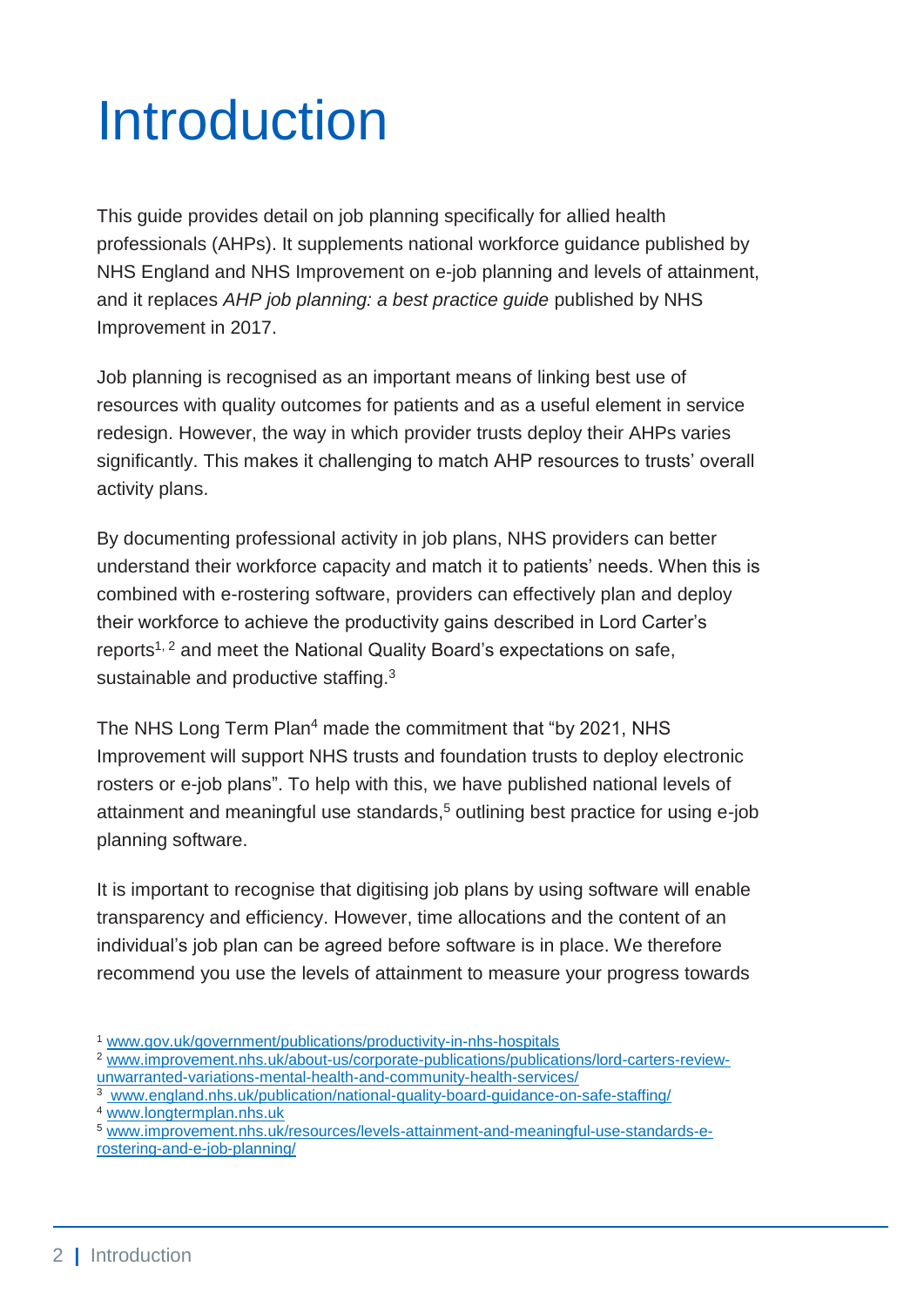effective team job planning – with or without software – and in conjunction with this guide, which can also be used as a standalone document to support implementation of job planning without an appropriate software system.

### Scope

In line with the NHS Long Term Plan commitment, we expect all the clinical workforce<sup>6</sup> across all sectors to have an e-job plan. Exceptions apply for clinical staff exclusively deployed and embedded in one clinical area.

AHPs in clinical roles, management or leadership roles that require AHP registration should have a job plan. The 14 individual allied health professions are:

| 1. Art therapists                     | 2. Drama therapists                |
|---------------------------------------|------------------------------------|
| 3. Music therapists                   | 4. Chiropodists/podiatrists        |
| 5. Dietitians                         | 6. Occupational therapists         |
| 7. Operating department practitioners | 8. Orthoptists                     |
| 9. Osteopaths                         | 10. Paramedics                     |
| 11. Physiotherapists                  | 12. Prosthetists and orthotists    |
| 13. Radiographers                     | 14. Speech and language therapists |

Where any of the professionals above are included in the establishments for a specific clinical area (eg wards), and therefore included within the 24/7 roster, we do not envisage they will require a job plan.

<sup>6</sup> **Clinical workforce:** any member of the workforce who undertakes clinical or clinically related tasks, whether patient-facing or not.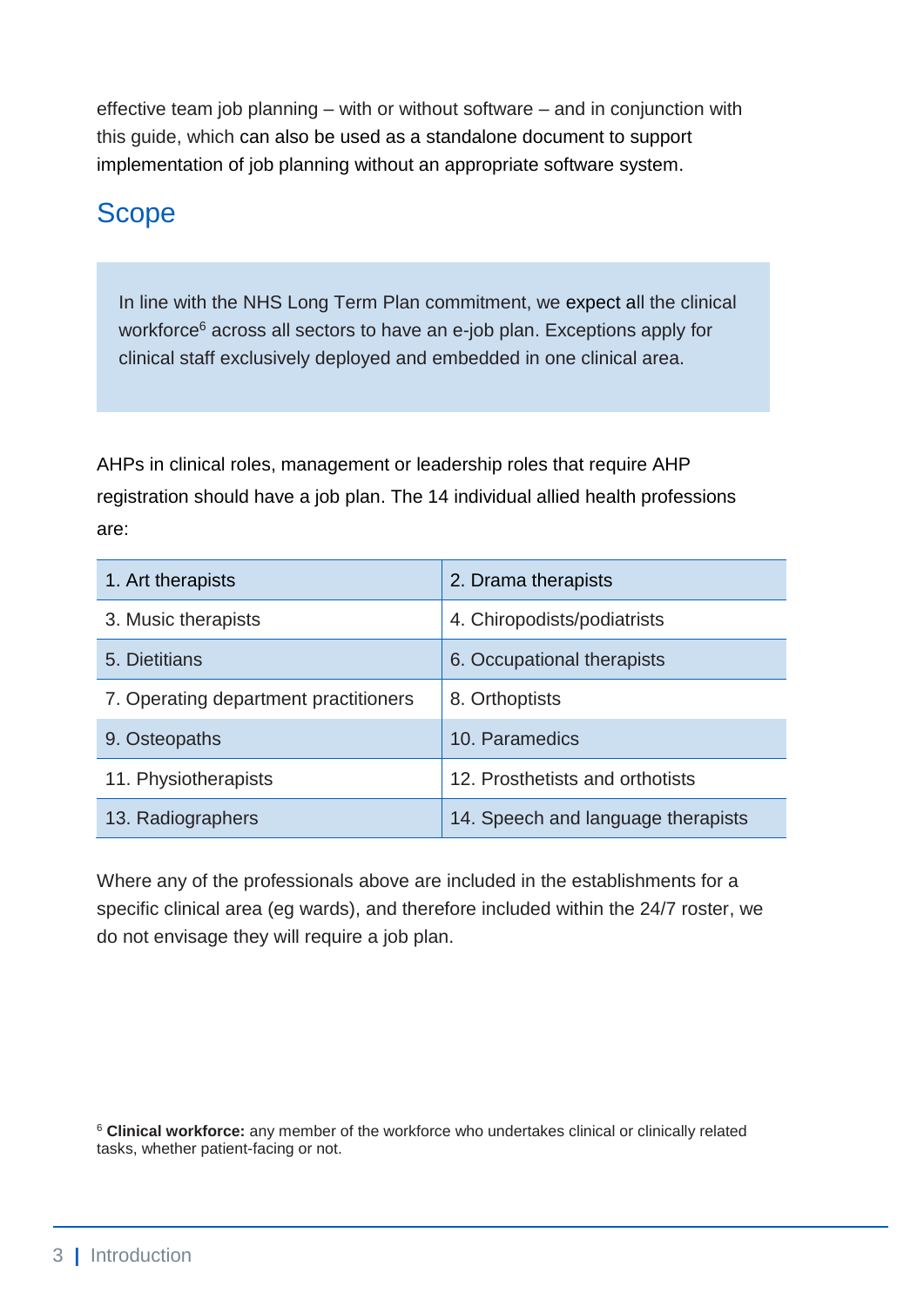# <span id="page-5-0"></span>What is a job plan?

A job plan is a prospective, professional agreement describing each employee's duties, responsibilities, accountabilities and objectives. It describes how an employee's working time will be used according to the specific categories of direct clinical care (DCC), specified supporting professional activities (SPA) and other activities such as additional NHS responsibilities (ANR) and externally funded duties (ED). AHP job planning categories are outlined in the Appendix.

It is a **plan** that is created annually, then delivered by the weekly/daily operational deployment systems (eg e-roster). It is possible that **actual** activity may differ from **planned** activity for valid reasons. It is important to measure and monitor how frequently activity differs, so that subsequent job plans can be adapted to meet service needs more accurately.

|  |  | Figure 1: Example showing allocation of clinical hours |  |  |
|--|--|--------------------------------------------------------|--|--|
|  |  |                                                        |  |  |

Physiotherapist A is full time and therefore is employed to work 37.5 hours per week

| $37.5 \times 52 = 1,950$ paid hours |                                                           |
|-------------------------------------|-----------------------------------------------------------|
|                                     | Annual leave (37.5 x 6) plus 8 days bank                  |
|                                     | holiday = $285$ hours                                     |
|                                     | Sickness $(3\% \text{ of paid hours}) = 58 \text{ hours}$ |
|                                     | Total hours available for clinical work =                 |
|                                     | $ 1,607$ (equates to 42.85 weeks)                         |

For Physiotherapist A, 1,607 clinical hours may be split as follows:

| <b>DCC</b>    | <b>SPA</b> | <b>ANR</b> | ⊩  |
|---------------|------------|------------|----|
| 70%           | 30%        | 0%         | 0% |
| $1,125$ hours | 482 hours  | ľU         |    |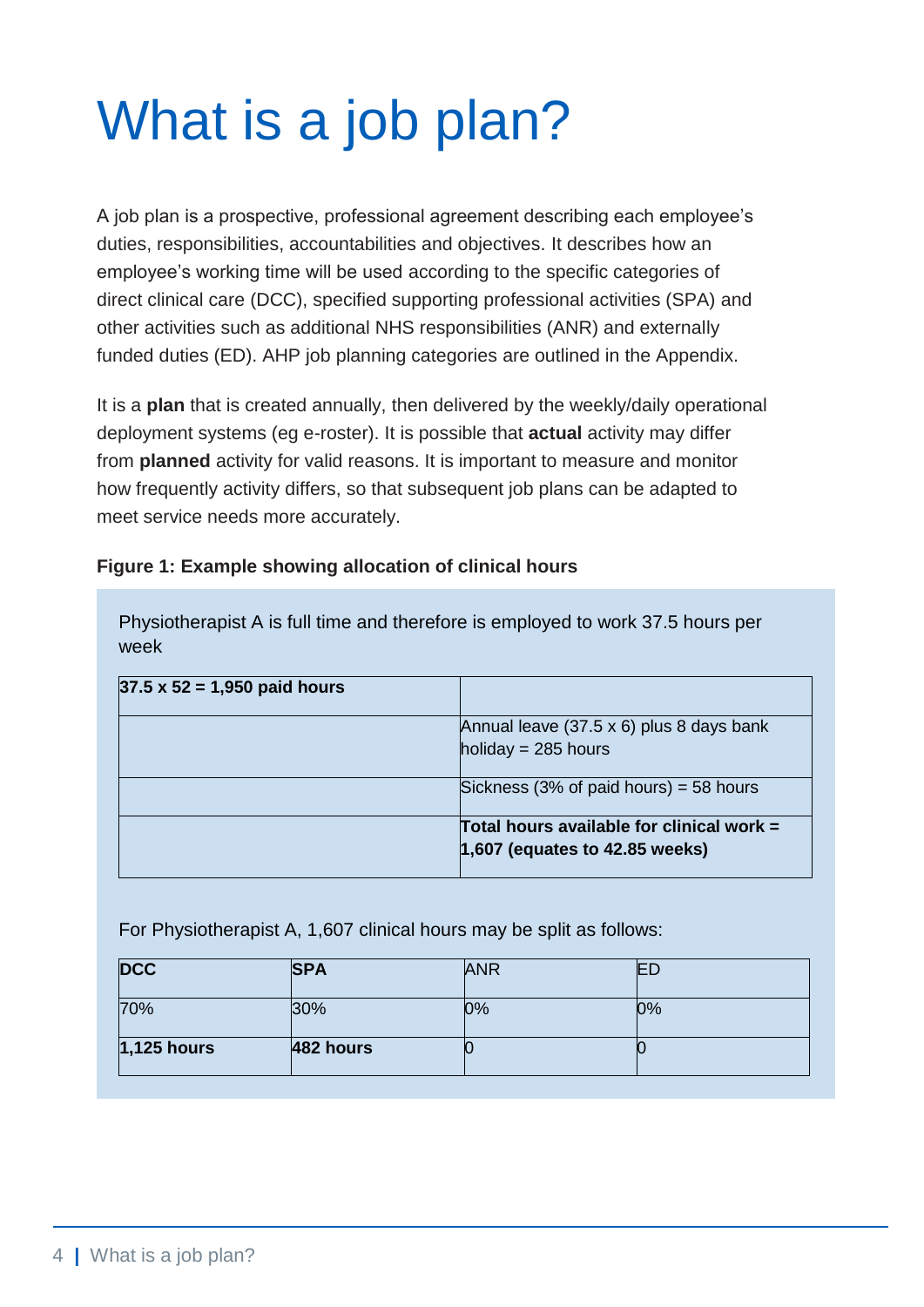DCC, SPA, ANR and ED have subcategories to allow for additional local descriptors of activity, if required. For example, in DCC you may want to know the balance of individual patient-attributable time to non-individual patient-attributable time, as this may help you find unwarranted variations between teams. In SPA you may want to record planned continuing professional development (CPD) time separately from planned clinical service management time, so that you have a detailed understanding of the blocks of time that make up each category.

You may want to add additional detail to allow further breakdown of planned time. This is acceptable if it helps you to plan time effectively but must be able to map back to the primary categories of DCC, SPA, ANR and ED.

The quantified annualised<sup>7</sup> clinical hours must be aligned to specific service lines so that trusts can clearly report planned capacity into each service. This should be done at individual level and aggregated to achieve the service level.

A comprehensive job plan may show the timetabling of scheduled activities and quantify the number of specific activities to be undertaken: eg the number of new patient assessments in outpatient clinics. It should also define the number of flexibly timetabled, annualised activities. This enables monitoring of an individual employee's annual outputs, particularly when combined with e-rostering.

In addition, a job plan should outline the support the employer will provide to enable the employee to achieve their objectives. This may include a list of supporting resources or a plan to overcome any organisational barriers to meeting their objectives.

### Reporting the outputs of job planning

We expect the outputs of job planning to be published via the Model Hospital. The metrics will be displayed as **% DCC per FTE** and **% SPA per FTE** in the AHP workforce compartment, which will enable comparison between peers.

The metric **% DCC per FTE** will be displayed in each clinical service-line compartment to evidence AHP value into specific clinical specialties.

<sup>7</sup> **Annualisation:** when an employee agrees with their employer that they will undertake a particular number of working sessions annually rather than weekly. All or part of the e-job plan may be annualised (for example, on-call activity is often annualised rather than scheduled weekly, to allow for flexibility in its delivery).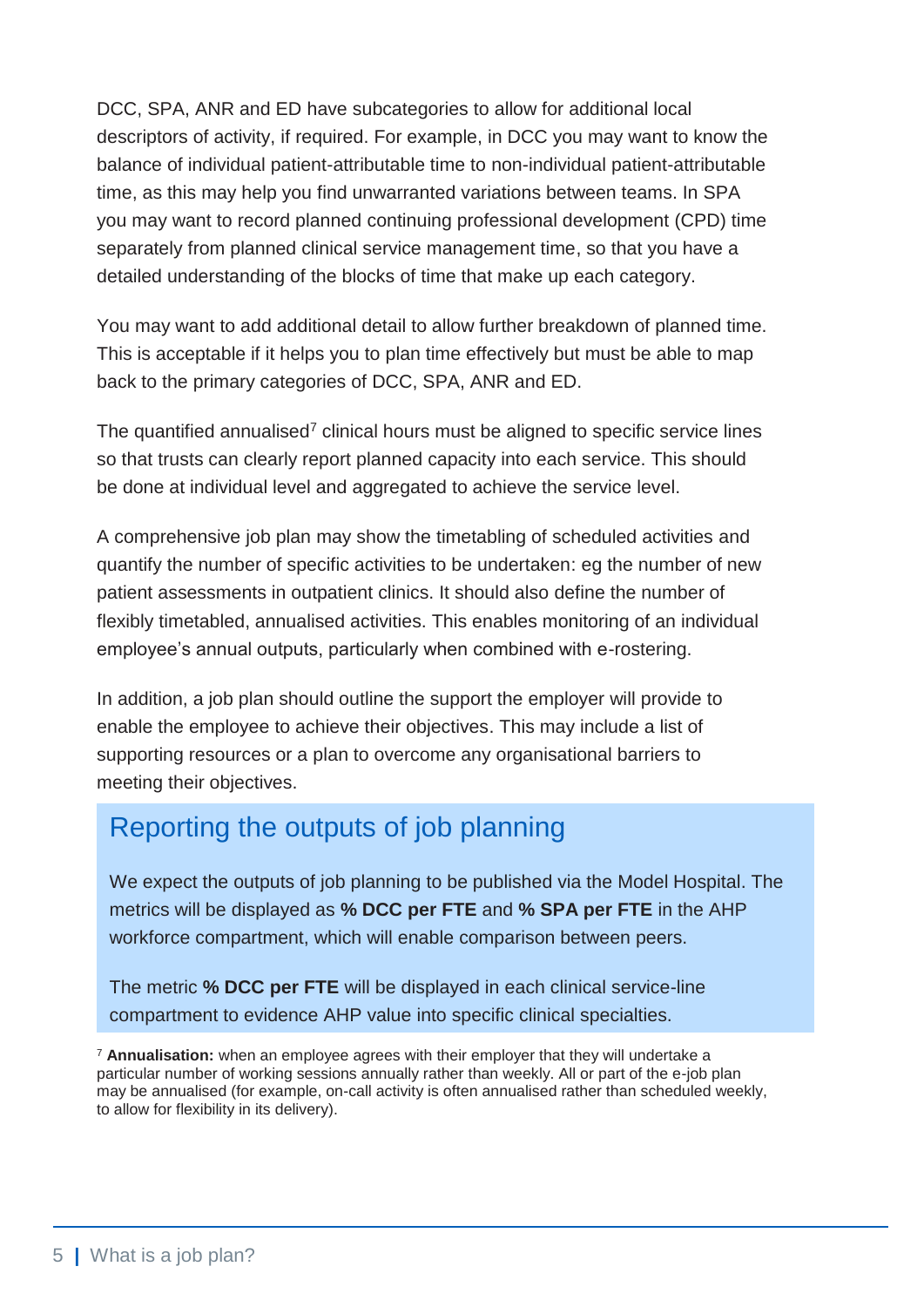## <span id="page-7-0"></span>What is included in a job plan?

#### **Specified direct clinical care (DCC)**

This covers all clinical and clinically related activity, including activities such as multidisciplinary team meetings and patient-related clinical administrative tasks (eg writing notes). Virtual clinics that use Skype/video calls, AHP services that deliver patient support via apps, digital media, telehealth monitoring and other digital solutions are also included.

It includes public health work intended to improve the health and wellbeing of a specific community, patient group or whole population; examples of this could be planning and carrying out public health campaigns, working as part of a multiagency group or community development initiatives.

#### **Specified supporting professional activities (SPA)**

This includes, but is not limited to, activities such as appraisal, teaching, training, research, audit, clinical management and CPD activities.

#### **Other activities including:**

- **additional NHS responsibilities (ANR)** eg clinical senates, sustainability and transformation partnership (STP) work leads, STP committees, NICE committees, mental health first aider, Freedom to Speak Up guardian, trade union representative roles
- **external duties (ED)** this includes roles undertaken by trust employees that are external roles and externally funded such as guest lectures, or research.

A comprehensive job plan will show the timetabling of scheduled activities and where the activities will take place, and it will define the number of flexibly timetabled, annualised activities.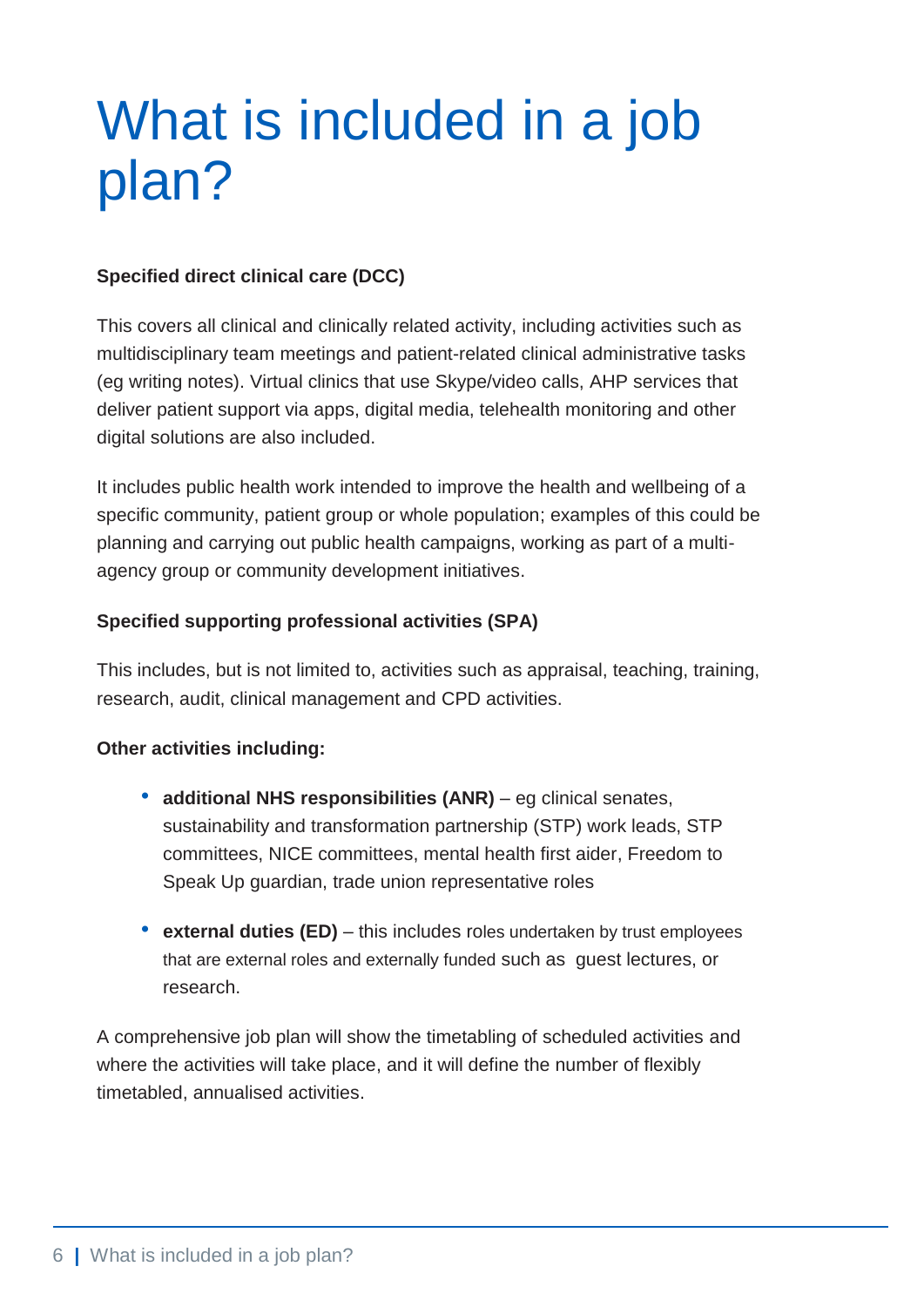### Minimum standards for staff job plans

- clearly identified job banding and hours of work and post identification
- staff full name
- all time accounted for and how much time the employee is expected to be available for work
- clearly identified DCC, SPA, ANR and ED time
- clearly identified objectives and supporting resources
- analysis of expected clinical and non-clinical activity
- location of planned activity (inpatients, outpatient clinics community/domiciliary, private clinics)
- specialty/service line of planned activity
- outcomes that the job plan is expected to deliver.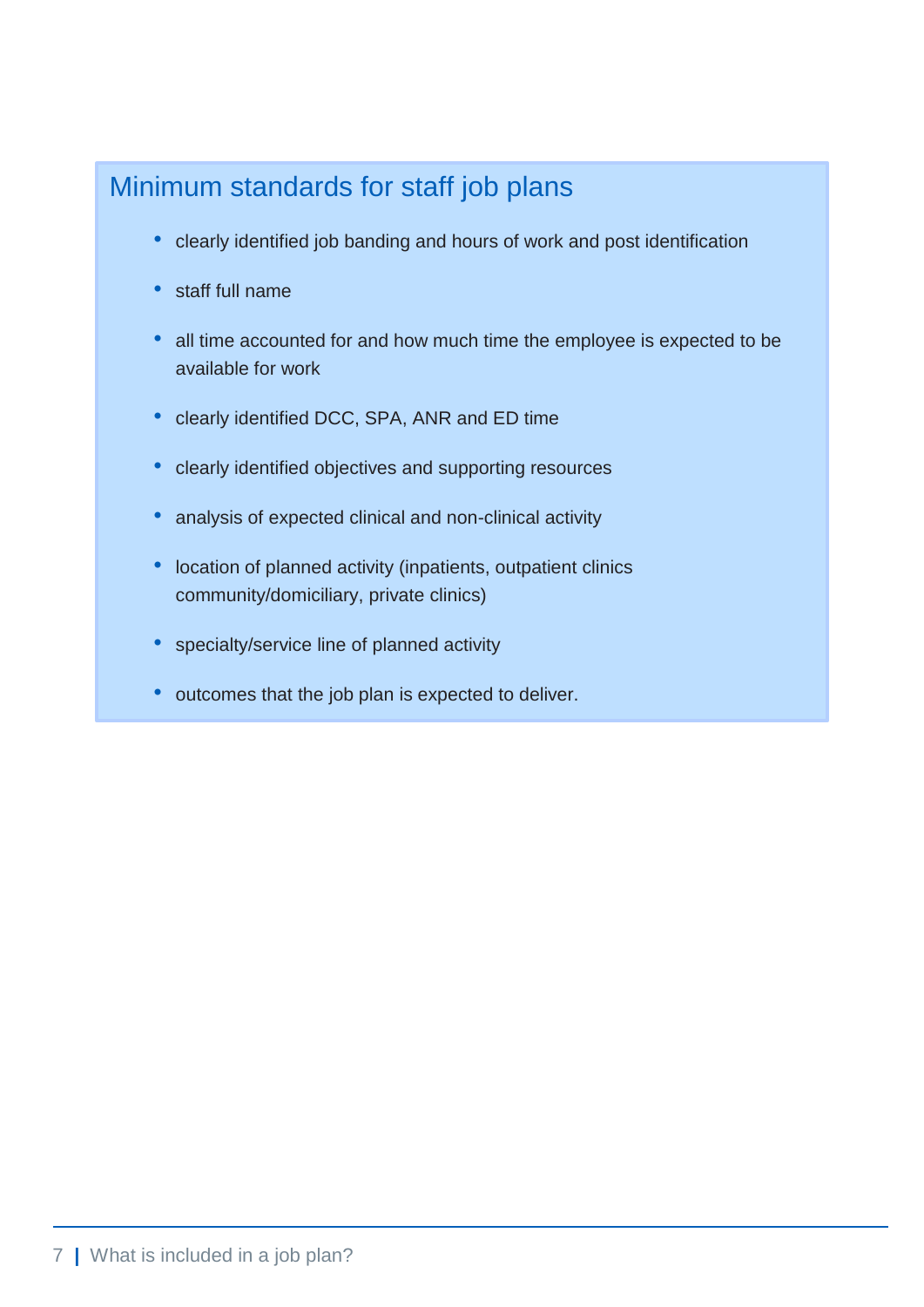# <span id="page-9-0"></span>Purpose of job planning

The purpose of job planning is to ensure enough clinical capacity to meet the expected demand on the clinical service, seven days a week, 52 weeks per year, while balancing the development needs of people and organisations.

Trusts should aim for a whole-service approach to multiprofessional workforce capacity planning, which will enable the right skills to be available at the right time to deliver high quality, efficient patient care. However, we recognise this will take time to achieve, as many workforce groups are new to job planning. AHP job planning will prepare the AHP workforce to take part in these conversations.

Job planning provides the opportunity for AHPs and their managers to agree the proportion of each role that will be attributed to clinical care and other specified supporting clinical activities. It is an opportunity for AHPs to describe the activities they are delivering that may not be patient-facing but that add value for patients.

CPD and lifelong learning are necessary for the development of everyone who works in health and social care and for the experience of service users. They support a workforce that is capable of designing, delivering, evaluating and improving high quality care and services.<sup>8</sup> CPD and lifelong learning in line with regulatory, professional and UK health and social care system requirements (as well as any statutory and compulsory training requirements) are an essential part of SPA. Job planning enables individuals and trusts to show how they are meeting this requirement.

<sup>8</sup> *Principles for continuing professional development and lifelong learning in health and social care*, January 2019 – available from [www.bda.uk.com](http://www.bda.uk.com/)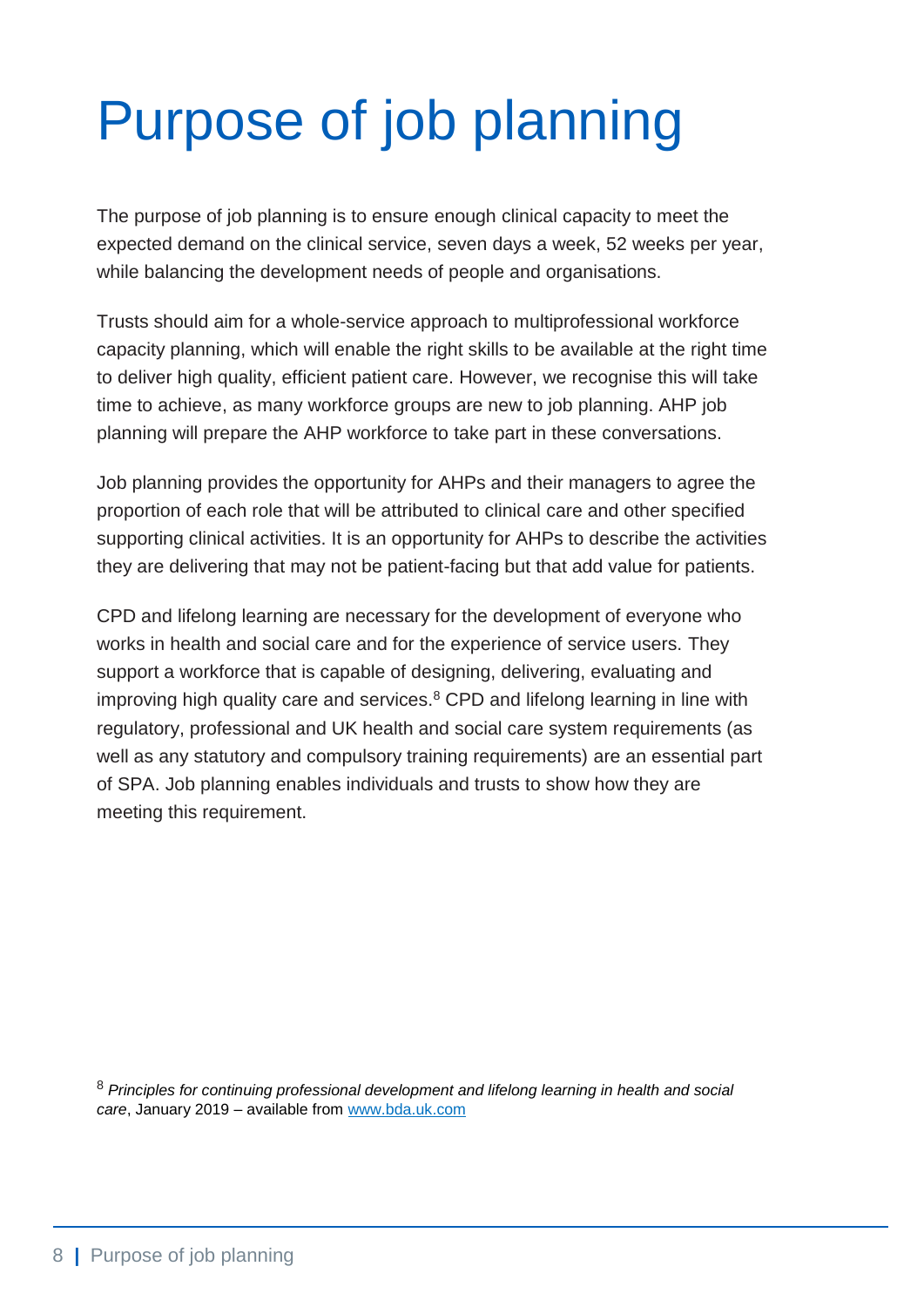# <span id="page-10-0"></span>Benefits of job planning

Job planning enables the effective and efficient use of resources in a way that brings mutual benefits to organisations, patients and clinical staff in planning and delivering high quality care. At its heart is a drive to provide patient-centred care that meets local populations' needs and improves outcomes.

### What are the benefits of e-job planning for trusts?

- Aligning available resources for maximum impact on patient outcomes
- Capacity shortfall/surplus is identified early
- Staff deployed to work to the top of their licence

Improves patient safety and care quality

Reduces bank and agency spend

Aids staff recruitment and retention

#### **Achieved by:**

- a proactive approach to aligning available resource
- quantifying the AHP workforce's clinical capacity and skills availability, making workload management more meaningful
- making the AHP workforce's broad and diverse skills more apparent to the organisation
- aligning the AHP job planning process to the trust's capacity and demand planning, linking the dependencies between consultant activity and AHP activity in relation to patient throughput and outcomes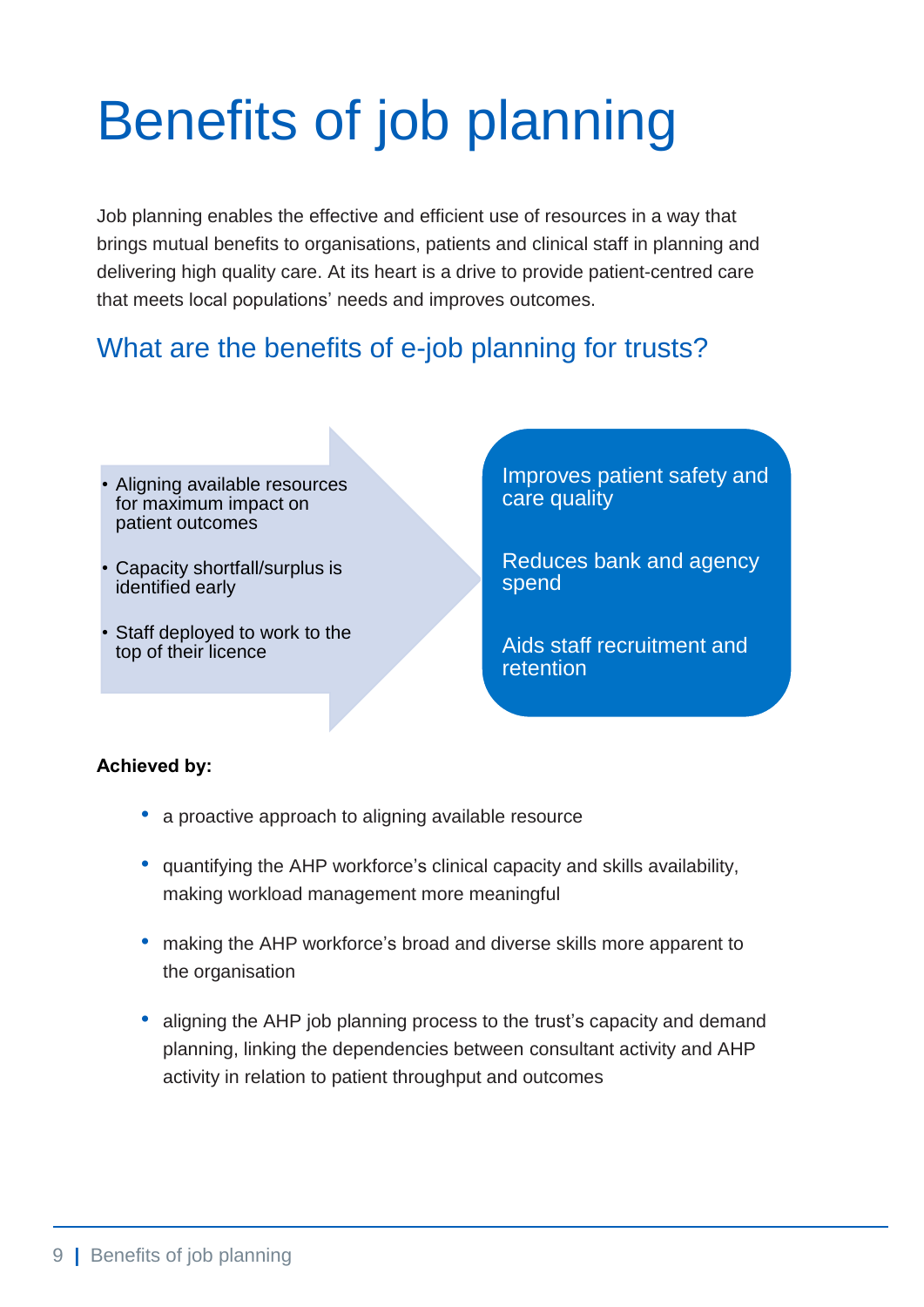- realigning and redeploying AHPs to meet changes in service requirements according to service redesign, sustainability and transformation partnerships, etc
- reviewing safe working hours and allowing negotiation of extra hours where relevant.

### What are the benefits of e-job planning for clinicians?

- Aligning available resources for maximum impact on patient outcomes
- Managed expectations of service delivery
- Staff deployed to work to the top of their licence

Empowers clinicians to shape services

Improved morale and reduced stress

Aids staff recruitment and retention

#### **Achieved by:**

- quantifying the AHP contribution that is not direct clinical care, including income-generating work
- measuring outputs against clinical capacity, so the productivity of AHP services will be easier to demonstrate
- supporting the AHP workforce to comply with its Health and Care Professions Council registration requirements by identifying supporting professional activities such as CPD, clinical audit participation, research and other activities relevant to the individual's revalidation
- linking capacity with demand, enabling AHPs to adapt service models accordingly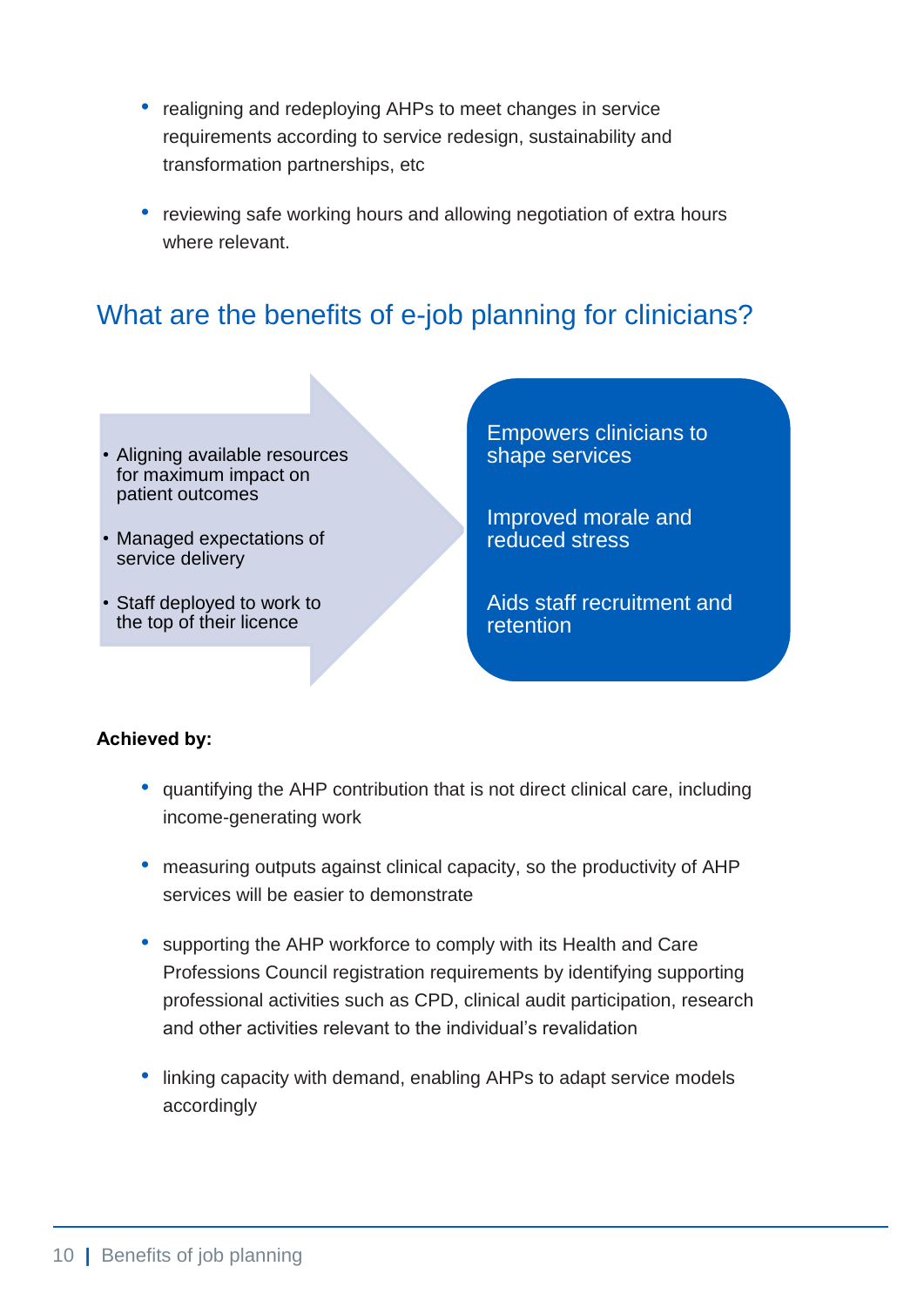• providing a useful adjunct to development reviews by ensuring personal development objectives are in line with the organisation's priorities for the effective and efficient use of AHP time.

A more cohesive team has been an unexpected but most rewarding impact of implementing job planning.

**Cassie Hawkins, Speech and Language Therapist, St George's University Hospitals NHS Foundation Trust**

I am able to more effectively plan my diary; I have been able to see more patients; patient-related tasks that aren't patient-facing are more visible and better understood; planning is better for patients, and I am more productive.

**Clare Smith, Speech and Language Therapist, Whittington Health NHS Trust**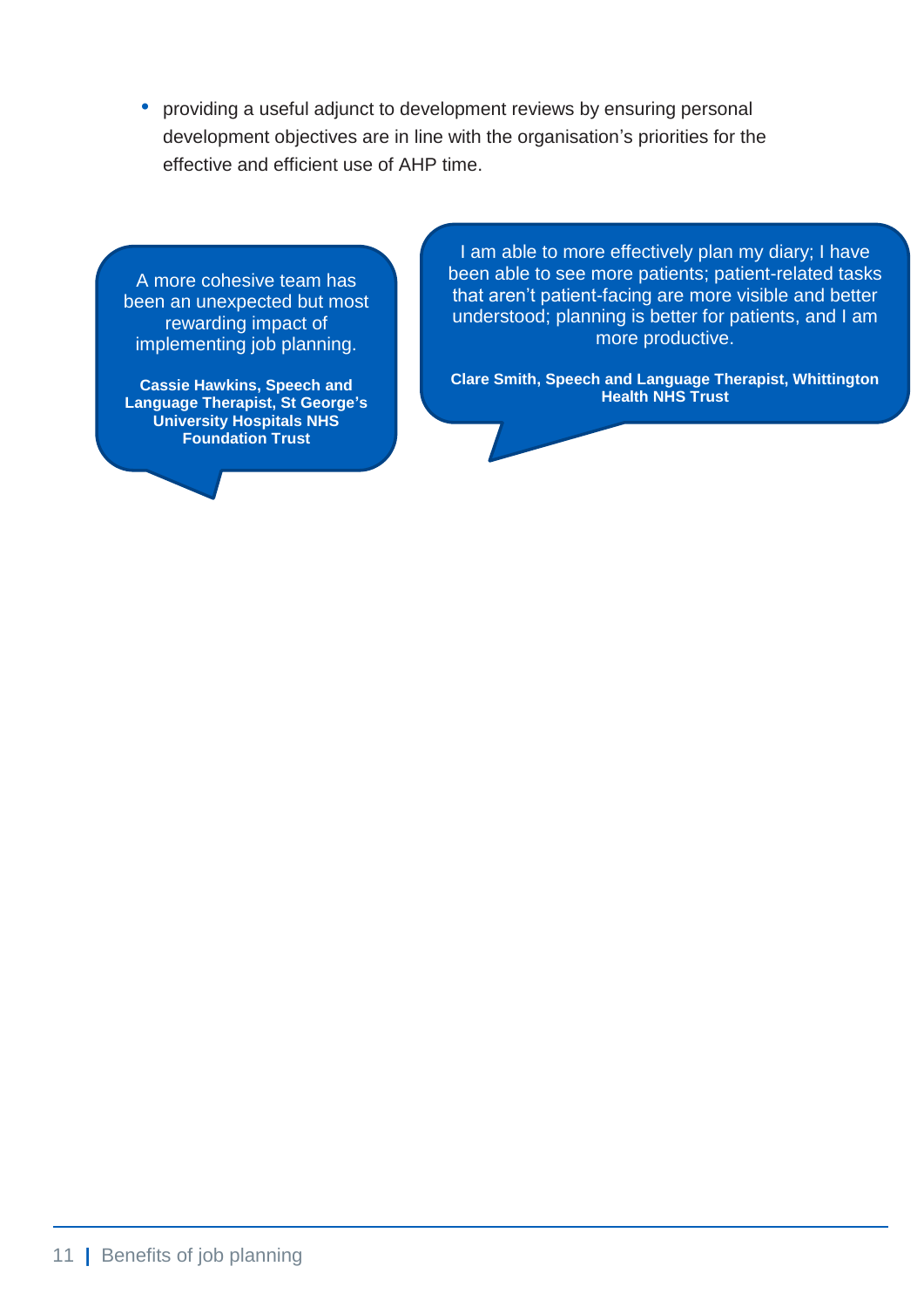# <span id="page-13-0"></span>Getting started with job planning

**Figure 2: Annual job planning cycle**



Many AHP services will never have used job planning before, and many AHPs will never have had a job plan before. Services should aim for an annual cycle of job planning that follows these six steps:

#### **Step 1: Set the organisation's objectives**

- **Step 2: Undertake service-level capacity and demand analysis**
- **Step 3: Team e-job planning meetings**
- **Step 4: Individual e-job planning meetings**
- **Step 5: Monitor delivery of team and individual plans**
- **Step 6: Identify and respond to changing service needs**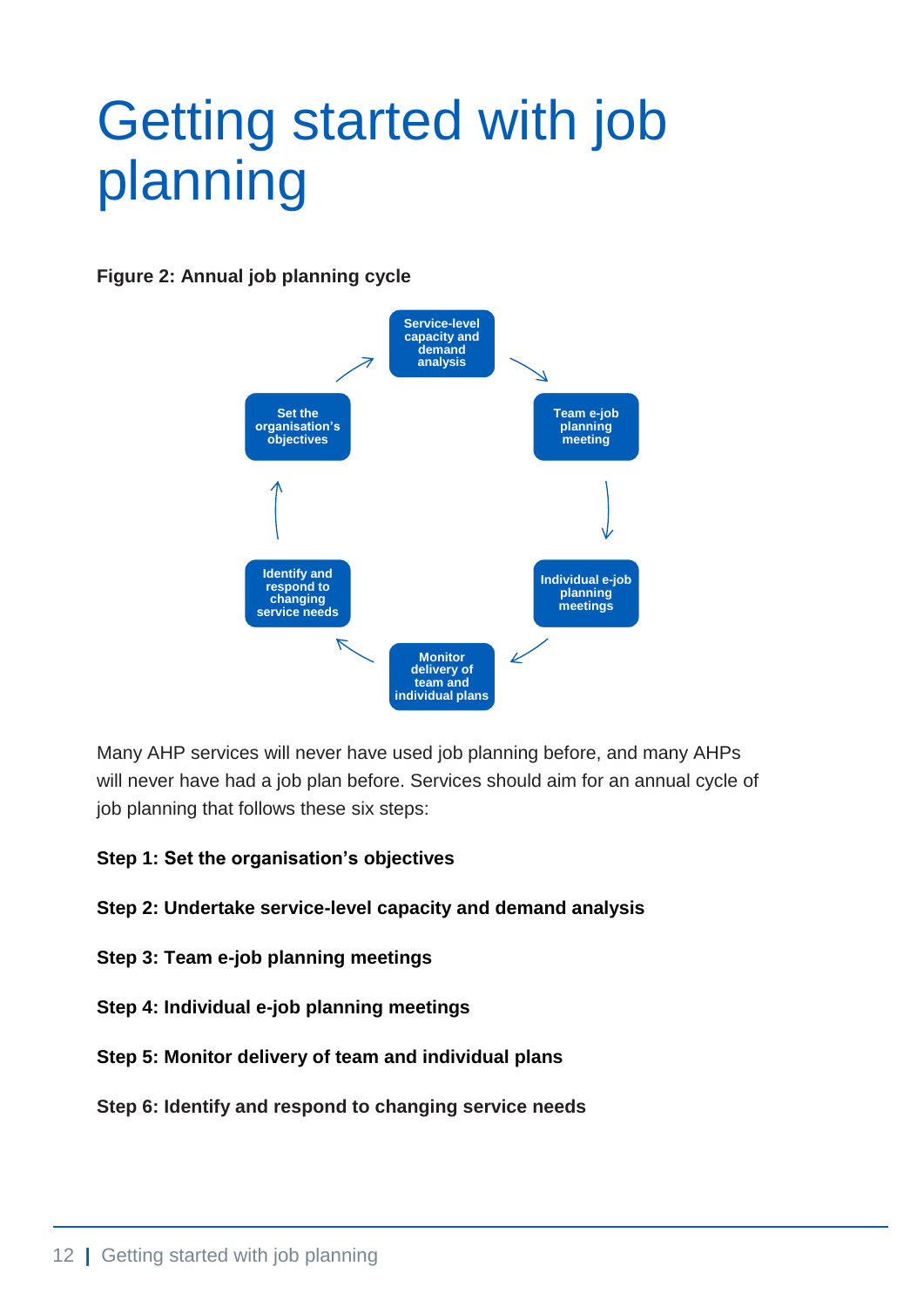Before moving onto the six-step cycle of regular job planning, you may need to take some additional steps:

#### **1. Review ESR**

The electronic staff record (ESR) is the primary source of workforce data for your trust. All AHPs requiring a job plan should be identified and coded correctly on ESR using Code S from the NHS Occupation Code manual. [www.digital.nhs.uk/data-and-information/areas-of-interest/workforce/nhs](https://digital.nhs.uk/data-and-information/areas-of-interest/workforce/nhs-occupation-codes)[occupation-codes](https://digital.nhs.uk/data-and-information/areas-of-interest/workforce/nhs-occupation-codes)

Further support for AHPs to reconcile ESR can be found here: [www.improvement.nhs.uk/resources/nhs-electronic-staff-record-allied-health](https://improvement.nhs.uk/resources/nhs-electronic-staff-record-allied-health-professions/)[professions/](https://improvement.nhs.uk/resources/nhs-electronic-staff-record-allied-health-professions/)

#### **2. Propose DCC/SPA ratio for job roles and bands**

As a service/team lead, you will have a notional idea of how much DCC time you will expect from each role. You may choose to apply a blanket approach for all similar band staff, or you may choose to consider each individual job plan separately, or a mixture of both.

We are not recommending a set percentage for DCC and SPA, as a rigid framework would be unable to reflect the diversity and breadth of roles that exist across the professions and the sectors. However, some trusts have chosen to set their own percentage of DCC as a starting point. Figure 3 below shows an example from an acute teaching trust.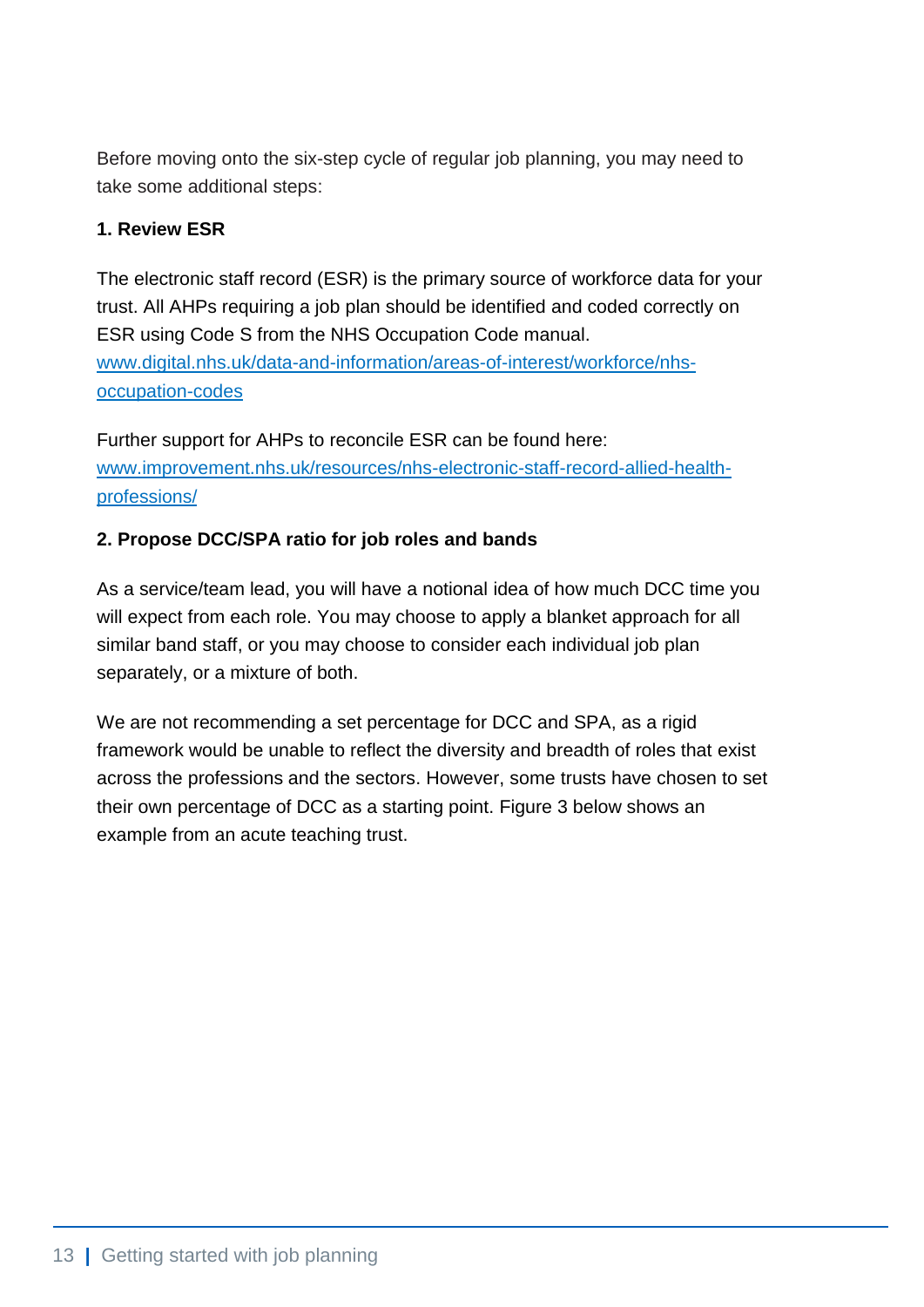#### **Figure 3: Doncaster and Bassetlaw Teaching Hospitals NHS Foundation Trust AHP job planning**

| <b>Job</b><br>banding                                                       | Percentage of week allocated to<br>clinical activity (DCC) | <b>Percentage of week allocated to</b><br>non-clinical activity (SPA, ANR,<br>ED) |  |  |
|-----------------------------------------------------------------------------|------------------------------------------------------------|-----------------------------------------------------------------------------------|--|--|
| 1                                                                           | 95%                                                        | 5%                                                                                |  |  |
| $\overline{2}$                                                              | 95%                                                        | 5%                                                                                |  |  |
| 3                                                                           | 90%                                                        | 10%                                                                               |  |  |
| $\overline{4}$                                                              | 90%                                                        | 10%                                                                               |  |  |
| 5                                                                           | 90%                                                        | 10%                                                                               |  |  |
| 6                                                                           | 85%                                                        | 15%                                                                               |  |  |
| $6*$                                                                        | 80%                                                        | 20%                                                                               |  |  |
| $\overline{7}$                                                              | 70%                                                        | 30%                                                                               |  |  |
| Clinical 8                                                                  | 85%                                                        | 15%                                                                               |  |  |
| $\ast$<br>Denotes a Band 6 post with additional leadership responsibilities |                                                            |                                                                                   |  |  |

To inform a realistic split of DCC and SPA for your specific service, consider doing a short time-and-motion survey (no more than two weeks). Discuss the study's findings with the team and base target DCC/SPA ratios on the outcome. Refer to the Ipswich Hospital NHS Trust case study below.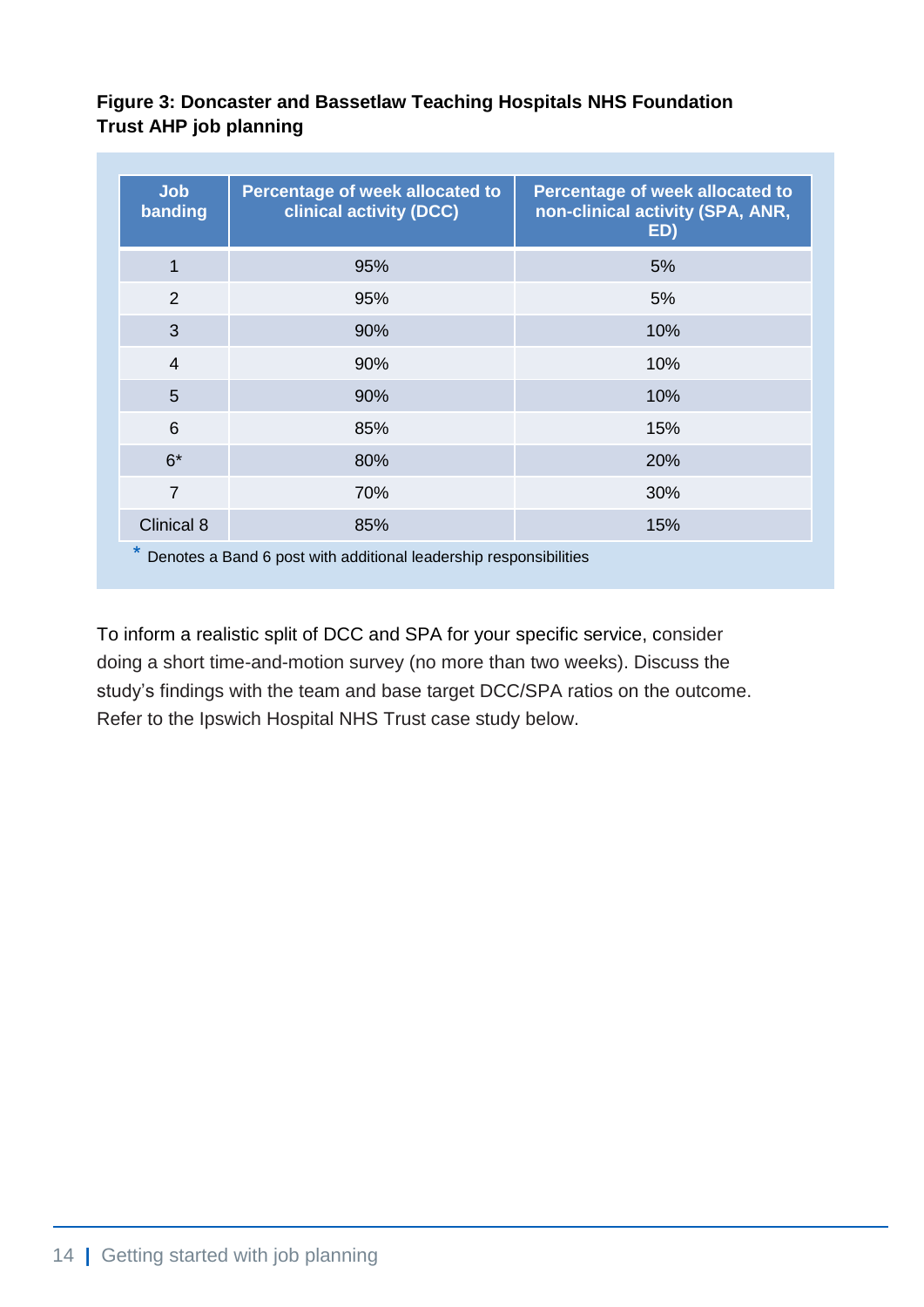### Case study – The Ipswich Hospital NHS Trust

(now East Suffolk and North Essex NHS Foundation Trust)

When Ipswich Hospital's therapy service began its job planning process, the team considered how much time it spent delivering individual patient-attributable and non-individual patient-attributable contacts (original perceived percentage). A timeand-motion survey was then undertaken to establish whether these perceptions were correct. Once job planning was completed, percentage hours available for DCC were compared against pre-job planning assumptions; in bands 7 to 5 this showed marked differences in the perceived versus actual percentage of hours available for direct and indirect patient contacts of up to 18 percentage points.



#### **3. Undertake service-level capacity and demand analysis**

Undertake a capacity and demand analysis, converting clinical demand<sup>9</sup> into expected DCC hours. Specifically:

• use data from existing workforce systems and other clinical systems to support this analysis

<sup>9</sup> Clinical demand: clinical activity taking account of patient needs, commissioning priorities and staff training needs. If available, validated acuity tools should be used to establish demand.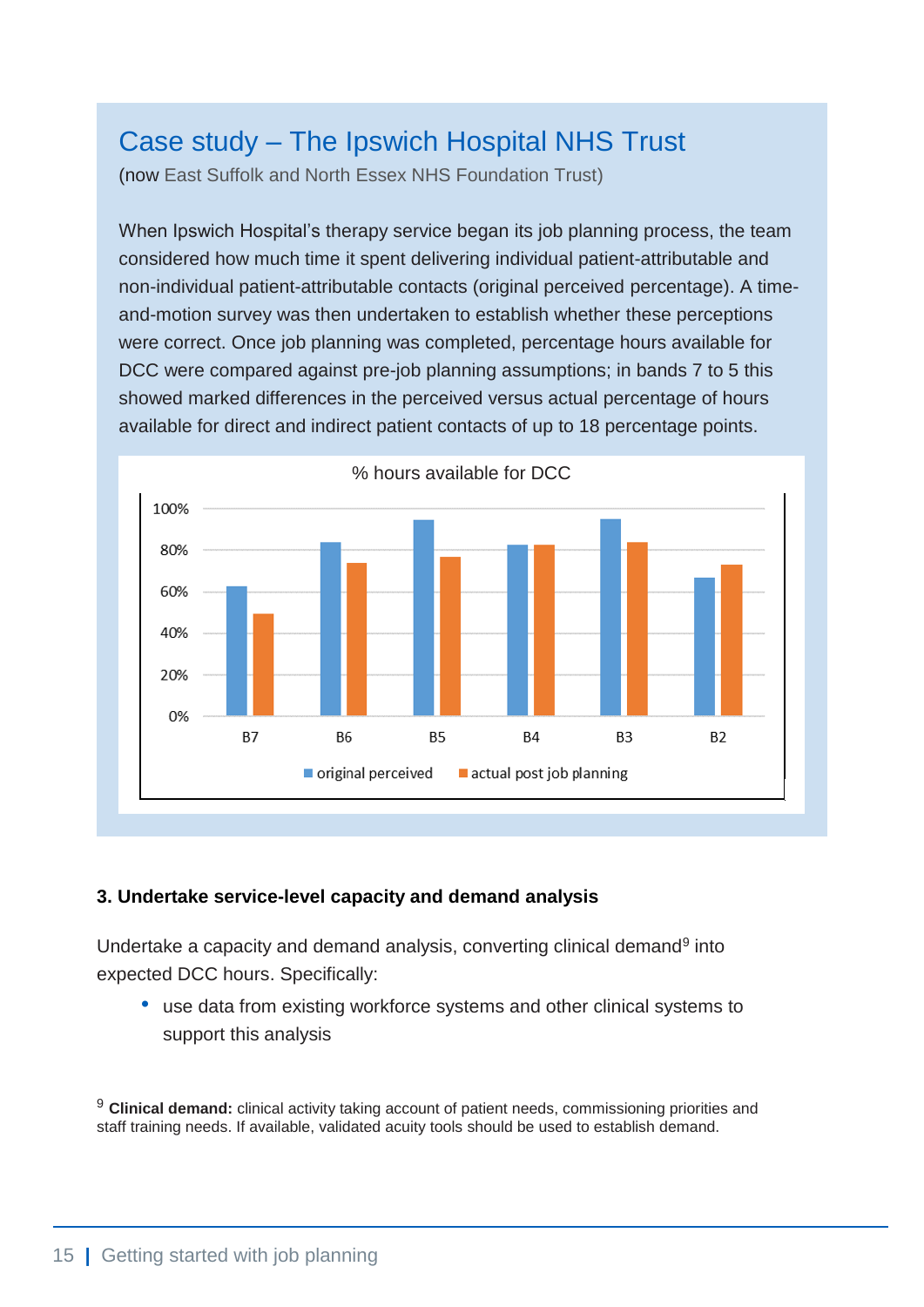• use NHS England and NHS Improvement's quidance<sup>10</sup> and toolkits<sup>11</sup> to inform the analysis.

Information about expected activity is essential for job planning to be effective in matching resource to the demands of the service. Information should come from trust capacity and demand plans as well as more bespoke detail for AHP services that follows best practice guidance or benchmarks. For example:

- number of referrals to the team/service per day/week/month/year; number of new to follow-up appointments in an outpatient clinic
- number of board/ward rounds that need to be attended for inpatients
- therapy guidelines eg Sentinel Stroke National Audit Programme (SSNAP) recommended agreed therapy times per day/week, intermediate care, etc
- number of contacts (NB for each direct patient contact there will be associated clinical time for indirect activities, which must be allowed for when creating job plans)
- known teaching commitments, student placements, etc.

The *AHP job planning productive hours calculator* is available to download to support your job planning process.<sup>12</sup> This template helps you calculate clinical capacity for AHP teams and services. You may wish to use it to support the implementation of job planning for AHP services that do not have software in place.

- <sup>11</sup> [www.england.nhs.uk/ourwork/demand-and-capacity/models/endoscopy-capacity-and-demand](http://www.england.nhs.uk/ourwork/demand-and-capacity/models/endoscopy-capacity-and-demand-tool/)[tool/](http://www.england.nhs.uk/ourwork/demand-and-capacity/models/endoscopy-capacity-and-demand-tool/)
- $\frac{12}{12}$  [www.improvement.nhs.uk/resources/allied-health-professionals-job-planning-best-practice](http://www.improvement.nhs.uk/resources/allied-health-professionals-job-planning-best-practice-guide/)[guide/](http://www.improvement.nhs.uk/resources/allied-health-professionals-job-planning-best-practice-guide/)

<sup>10</sup> [www.improvement.nhs.uk/resources/demand-and-capacity-comprehensive-guide/](http://www.improvement.nhs.uk/resources/demand-and-capacity-comprehensive-guide/)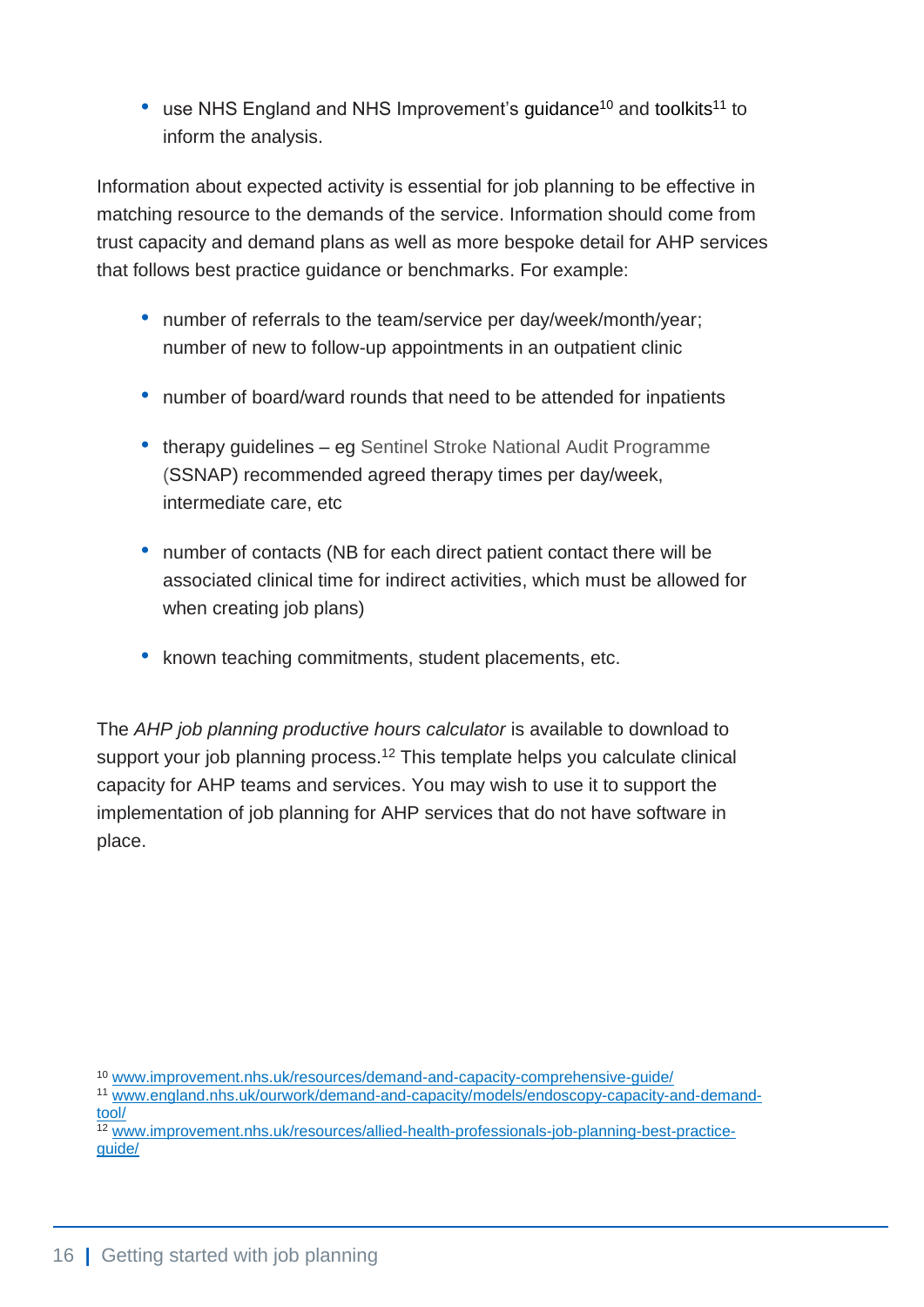# Appendix: AHP job planning categories

<span id="page-18-0"></span>

| <b>DCC</b><br><b>Direct clinical care</b>       |                                                                                                                  | <b>SPA</b><br><b>Supporting professional</b><br><b>activities</b>            | <b>ANR</b><br><b>Additional NHS/trust</b><br>responsibilities           | <b>ED</b><br><b>External duties (funded)</b>                                               |
|-------------------------------------------------|------------------------------------------------------------------------------------------------------------------|------------------------------------------------------------------------------|-------------------------------------------------------------------------|--------------------------------------------------------------------------------------------|
| Individual patient-<br>attributable             | Non-individual patient-<br>attributable                                                                          | Activities that support<br>the delivery of high<br>quality clinical services | Additional trust-wide<br>appointed roles                                | Roles undertaken by<br>trust employees that are<br>external roles and<br>externally funded |
| Direct intervention with<br>patient             | Clinical activities not<br>attributed to a single<br>patient: eg ward/board<br>rounds, MDTs, clinical<br>reviews | Clinical service<br>management - includes<br>appraisal (appraiser)           | Use to categorise roles<br>within the trust (eg<br>transformation lead) | <b>External income-</b><br>producing activity for<br>individuals                           |
|                                                 |                                                                                                                  | Students - time<br>allocated for students                                    | and the wider NHS (eg<br>member of a clinical<br>reference group)       | Teaching/guest lectures                                                                    |
| Indirect intervention for<br>a specific patient |                                                                                                                  | CPD - personal study,<br>journal clubs, IST                                  |                                                                         | Research                                                                                   |
|                                                 |                                                                                                                  | Generic – includes job<br>planning, appraisal as<br>an appraisee             |                                                                         |                                                                                            |
| Travel                                          | Travel                                                                                                           | Travel                                                                       | Travel                                                                  | Travel                                                                                     |